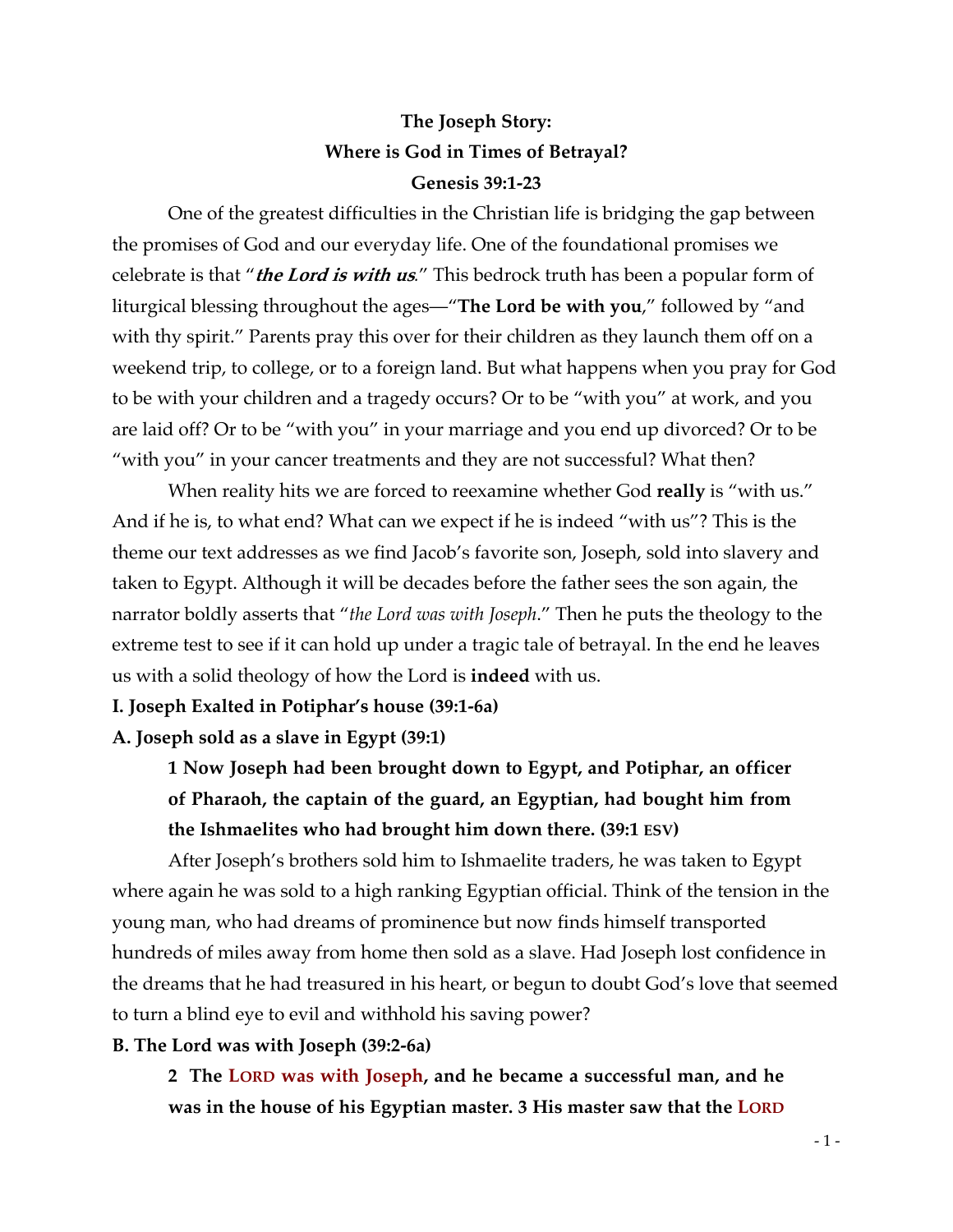# **was with him and that the LORD caused all that he did to succeed in his hands. (39:2-3)**

It is rare in biblical narrative that a theological statement frames the story (vv. 2, 3, 21, 23). More often than not, the narrator plays his cards close to the vest, and we must carefully deduce theological meaning from more sophisticated and covert methods of expression. But here the narrator lays all his cards on the table, repeating the thesis four times; therefore, we must not miss its implications. The opening phrase, "**the Lord was with Joseph***,*" summarizes all that follows so that there will be no mistaking the source of Joseph's success. Joseph will thrive in Egypt like a fertile tree whose fruit is prolific (Ps 1:3; Ezek 17:9) for no other reason than the Lord's unrestrained presence.

In his research on the promise "*I am with you*," Donald Gowen observes that it was originally given to Israel's leaders before an almost impossible undertaking, and that it "is not a blessing in general, not simply reassurance that all is well, but is a promise of help in times of great danger**,** or when setting out on an undertaking that seems very likely to fail."1 Thus when God promised to be with Jacob until he returned to Bethel, it heightened the fact that Jacob's journey was going to be fraught with peril and danger, but that God would not only overcome the obstacles, he would make Jacob very fruitful in the process. In like manner, God will be with Joseph in a very dangerous situation with the odds of his success slim at best. But despite the odds, God's hand will prevail.

**4 So Joseph found favor in his sight and attended him, and he made him overseer of his house and put him in charge of all that he had. 5 From the time that he made him overseer in his house and over all that he had, the LORD blessed the Egyptian's house for Joseph's sake; the blessing of the LORD was on all that he had, in house and field. 6 So he left all that he had in Joseph's charge, and because of him he had no concern about anything but the food he ate. (39:4-6a)**

After elevating Joseph to be his "personal attendant," there was such a comprehensive blessing to all that Joseph came into contact with, that Potiphar abandoned all his concerns into Joseph's care (except for the food he ate, which is probably a reference to his private affairs, including his wife). Joseph became the most trusted individual in Egypt, as he cared for Potiphar's entire estate. It's a wonderful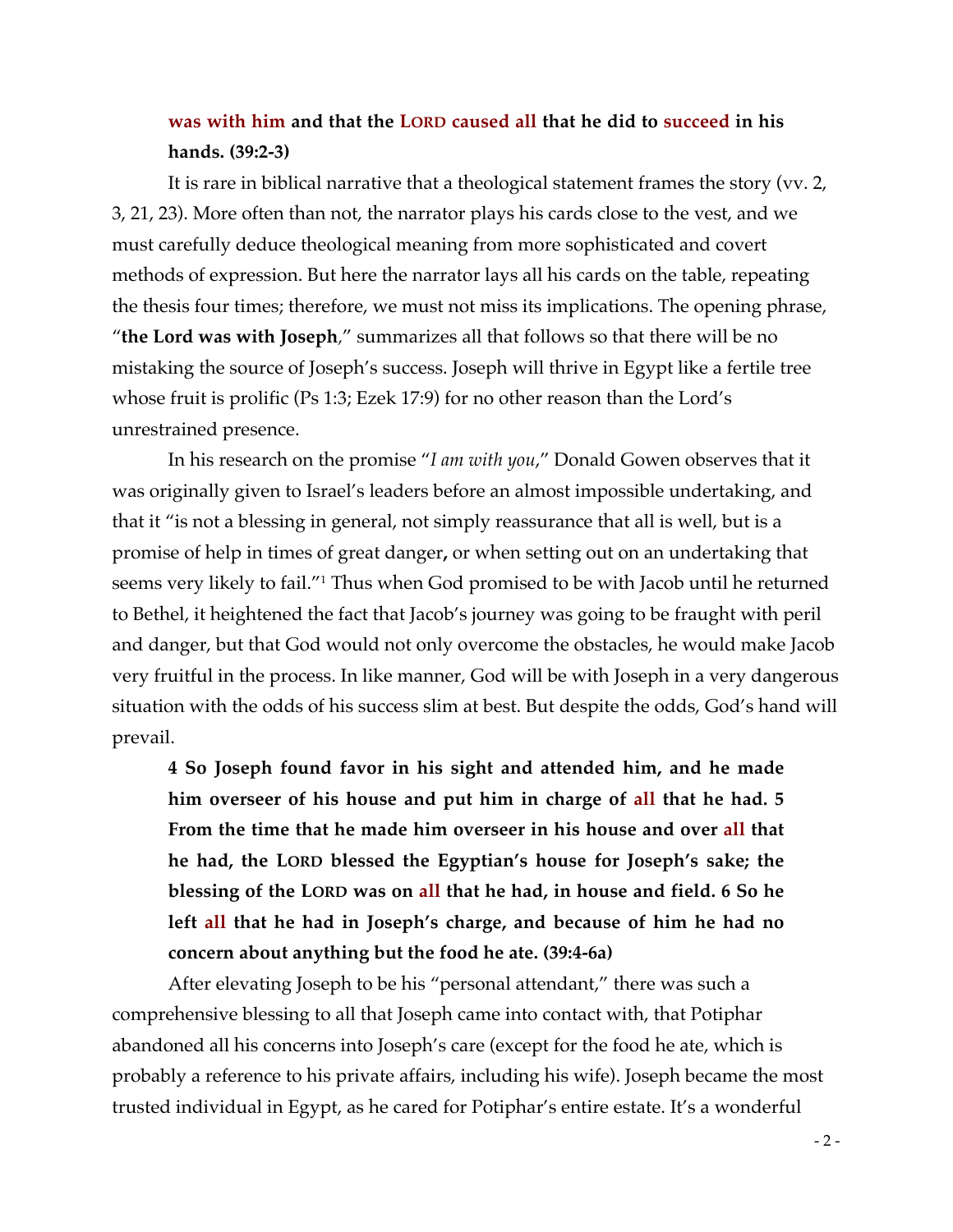thing when the stellar character of believers is acknowledged and promotoed by unbeleivers.

But just at the narrator fills us with an effusive joy for Joseph's rise to power and influence, he adds a rather unsettling note that breaks the "the perfect harmony of Joseph's divinely favored stewardship."2

# **II. Joseph Betrayed in Potiphar's House (39:6b-19)**

### **A. Blatant seduction (39:6b-7)**

**Now Joseph was handsome in form and appearance. And after a time his master's wife cast her eyes on Joseph and said, "Lie with me." (39:6b-7)**

The description of Joseph is identical to that of his mother, Rachel (29:17). Each time the beauty of a matriarch was mentioned in the patriarchal narratives, it opened the door for her life either being threatened (Sarah and Rebekah) or damaged (Rachel). Now the roles are reversed and it is the male whose beauty will become the object of lust and danger. In the previous scene it was Judah's lustful eyes that fell upon what he deemed to be a prostitute (*zonah*). In this scene it is Potiphar's wife who lifts up her eyes with desire and her lusts are so strong she can only manage "a mere two words in Hebrew ("*lie with/me*") an expression never used of marriage."3 In response "Joseph will issue a breathless response that runs to thirty-five words in the Hebrew."4 The contrast between the two characters could not be more apparent.

### **B. Resisting temptation (39:8-9)**

**8 But he refused and said to his master's wife, "Behold, because of me my master has no concern about anything in the house, and he has put everything that he has in my charge. 9 He is not greater in this house than I am, nor has he kept back anything from me except you, because you are his wife. How then can I do this great wickedness and sin against God?" (39:8-9)**

Joseph doesn't even entertain the temptation, but immediately places his stake in the ground where it belongs. His refusal is a bold as her invitation. As Bruce Waltke affirms, "He concedes nothing to imperial power."5 He attempts to reason with her in language that makes the crime not only morally indefensible, but a heinous betrayal of his master. At the conclusion, he boldly raises the stakes and places the whole matter before God, who is the supreme judge of all. Sarna comments that, "His moral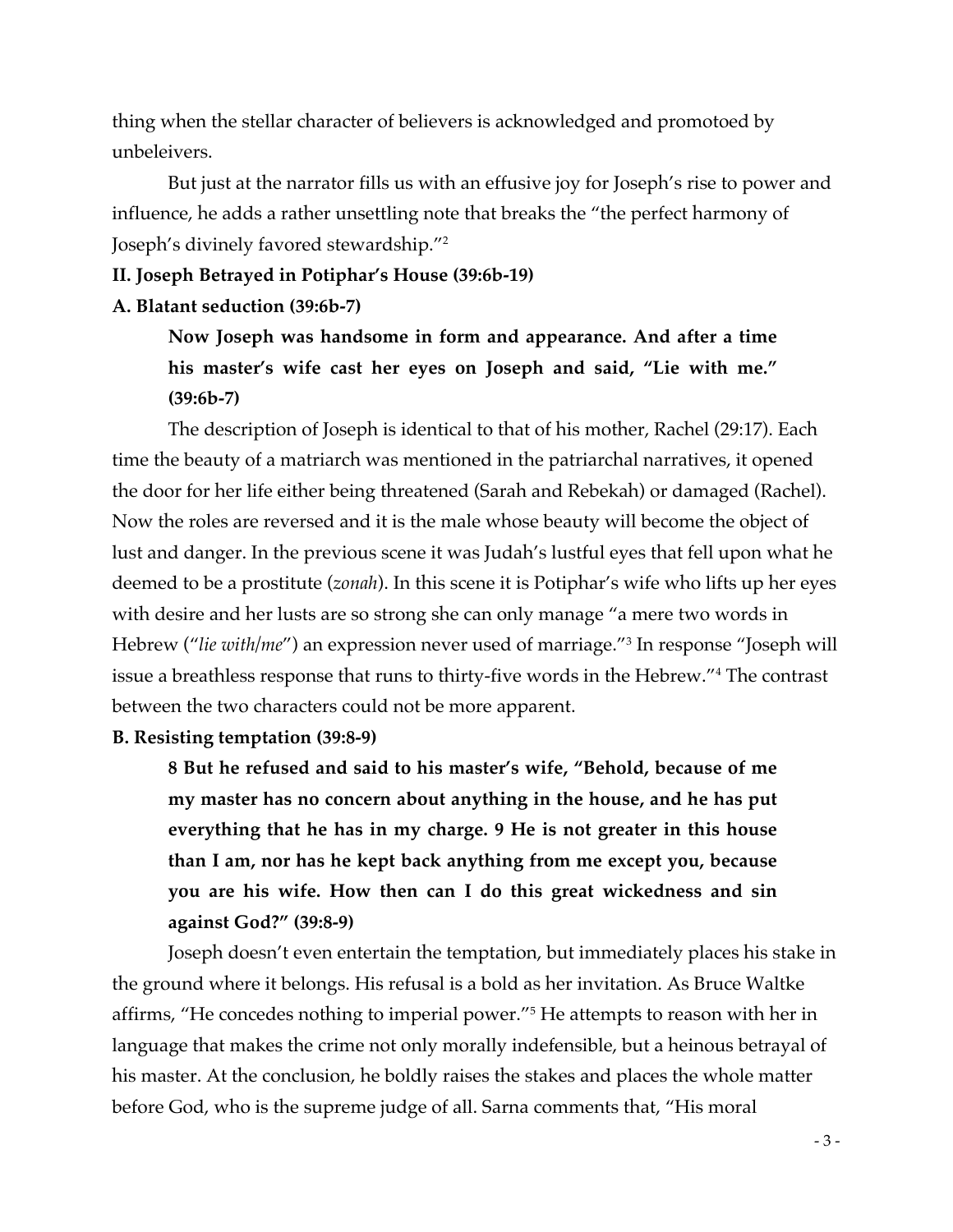excellence can be appreciated all the more if one remembers that he is a slave and that sexual promiscuity was perennial feature of all slave societies."6

Hearing his words, we can sense how thankful to God he has become for his deliverance and exaltation, which has given him a new lens to reinterpret the fulfillment of his dreams. He sees Potiphar's magnanimous generosity as God's sovereign hand providing for him just as he did for Adam and Eve, giving them "every tree in the garden of Eden" to eat except one (Gen 2:16-17). It was unthinkable that he would ever use his service to Potiphar for his own advantage. Joseph illustrates that the cure for lust is a love that transcends sensual desire.

#### **C. Fleeing seduction (39:10-12)**

**10 And as she spoke to Joseph day after day, he would not listen to her, to lie beside her or to be with her. 11 But one day, when he went into the house to do his work and none of the men of the house was there in the house, 12 she caught him by his garment, saying, "Lie with me." But he left his garment in her hand and fled and got out of the house. (39:10-12)**

Sadly, Joseph's words make no impact on her and, just like the devil, she tries to wear him down with repeated solicitation (Judg 14:17; 16:16-17; Luke 4:1-13 ), only now softening her tone to more "innocent" behavior ("*lie beside her*"). Joseph counters by creating a stronger boundary and wisely chooses to never to be alone in her presence.

Undeterred, Potiphar's wife removes all the slaves in the home, secretly hoping that, with no witnesses present, Joseph will let down his guard and give in. Once the stage is set, Joseph enters what is now an empty house to do his work and she grabs him. The Hebrew verb "*caught*" (*taphash*) is a violent term often used in contexts of war when wielding a weapon (Ezek 30:21) and further indicates their role reversal. But Joseph will not be taken in. Since this woman will not take "**no**" for an answer, he does the only wise thing he can do. **He runs**. Paul memorializes Joseph's actions as exemplary:

**Flee immorality. Every other sin that a man commits is outside the body, but the immoral sins against his own body. Or do you not know that your body is a temple of the Holy Spirit within you, whom you have from God? You are not your own, for you were bought with a price. So glorify God in your body. (1 Cor 6:18-20)**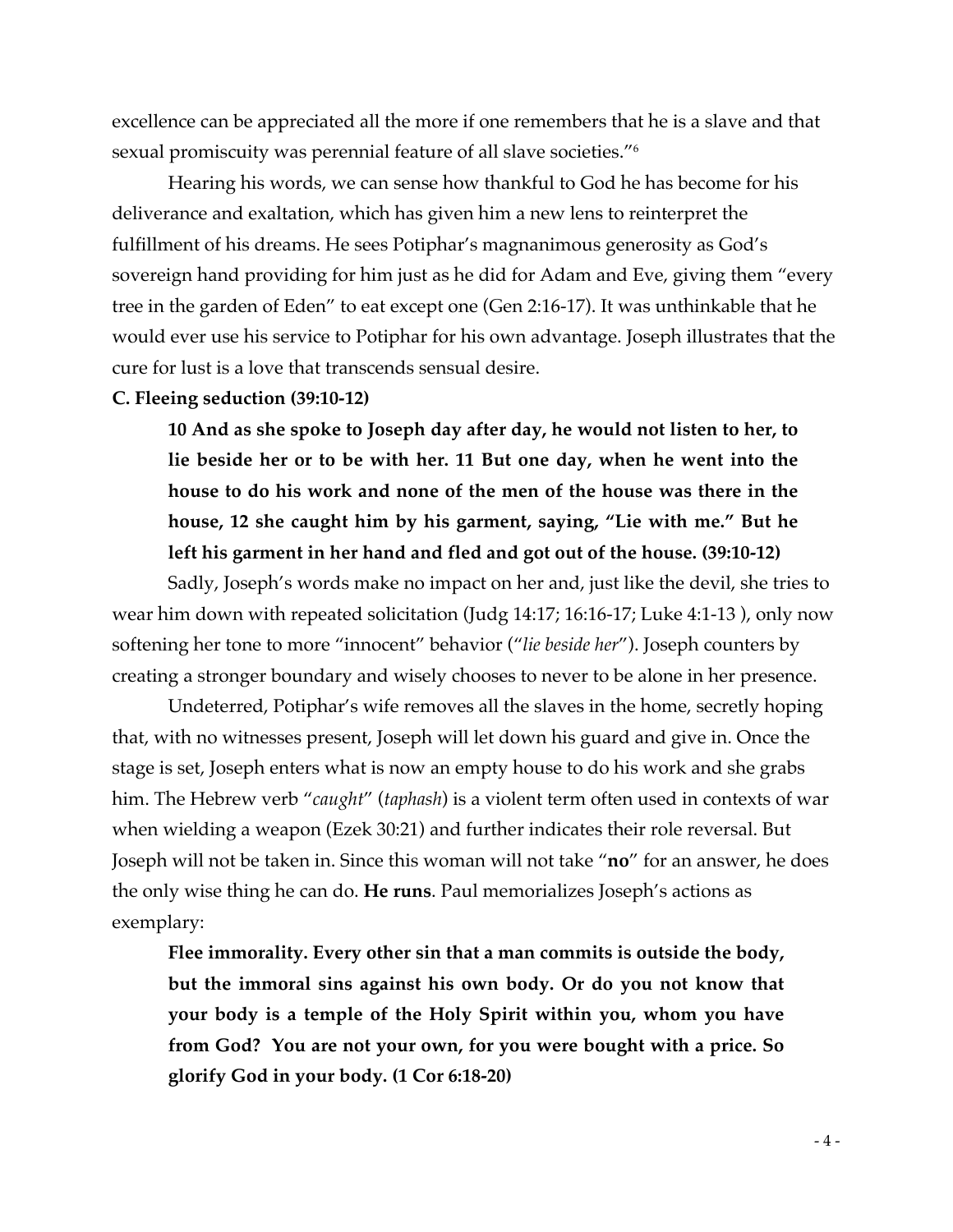**No temptation has overtaken you that is not common to man. God is faithful, and he will not let you be tempted beyond your ability, but with the temptation he will also provide the way of escape, that you may be able to endure it. Therefore, my beloved, flee from idolatry. (1 Cor 10:13-14)**

Joseph demonstrates that the sins of one generation do not have to be visited on the next. What a wonderful example Joseph is in the midst of a depraved family and promiscuous society. His example sets the bar for all who are in Christ and it becomes a non-negotiable pre-requisite for leaders in the church.

Sadly, our euphoria doesn't last long. Potiphar's wife, humilated by Joseph's refusals, retaliates by fabricating witnesses and accusing Joseph of assault.

# **D. Accusation and betrayal (39:13-20)**

**13 And as soon as she saw that he had left his garment in her hand and had fled out of the house, 14 she called to the men of her household and said to them, "See, he has brought among us a Hebrew to laugh at us. He came in to me to lie with me, and I cried out with a loud voice. 15 And as soon as he heard that I lifted up my voice and cried out**, **he left his garment beside me and fled and got out of the house." (39:13-15)**

Now that Joseph has fled the scene, Potiphar's wife will make good use of the cloak he left behind. She quickly gathers all the servants and, attempting to align them with her cause, she speaks in derogatory tones, not just about Joseph, but also her husband, whose name she will not even pronounce. It is their master whom she blames as bringing this Hebrew in to **mock** them (*"to make sport of,"* a derivative of Isaac's name "*to laugh,*" a thematic word in Genesis). With extreme craft she plays all the cards in her hand. She plays on their jealousy of Joseph, their resentment toward their master, her innocence (the scream that was not heard) and finally, the damning evidence. It's an open and shut case. Then, before Potiphar gets home, she rearranges the evidence to make her case appear all the more convincing. For a second time Joseph will be betrayed by his cloak.

**16 Then she laid up his garment by her until his master came home, 17 and she told him the same story, saying, "The Hebrew servant, whom you have brought among us, came in to me to laugh at me. 18 But as**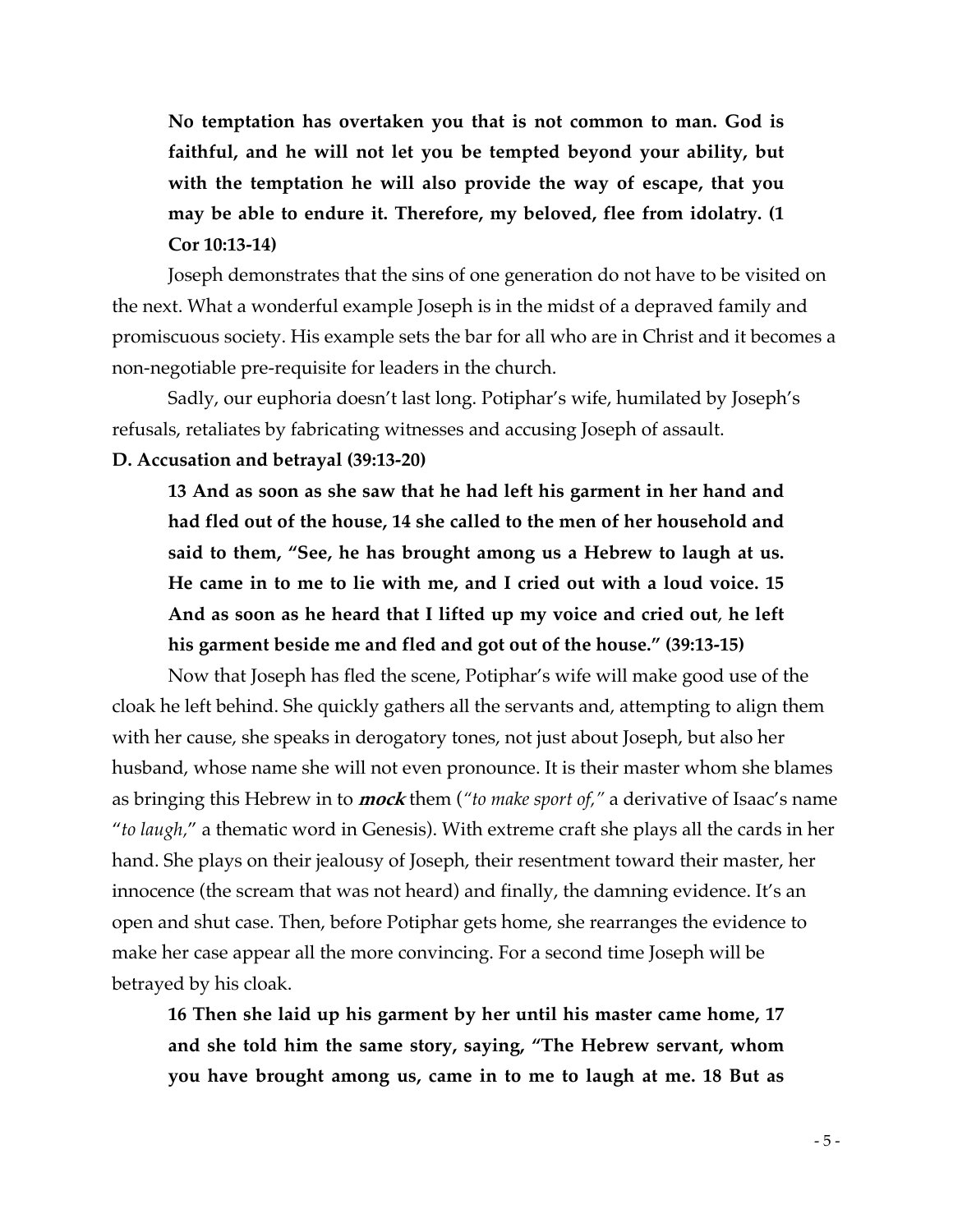# **soon as I lifted up my voice and cried, he left his garment beside me and fled out of the house." (39:16-18)**

After the workers leave, she takes the garment that she had ripped off Joseph's body and carefully lays it beside her on the bed. When Potiphar arrives at home, she lashes at him with a verbal tirade, blaming him for bringing this Hebrew into their home to "mock her**.**" She claims that she did the proper thing by screaming and, although no one heard it, it scared Joseph and he ran. Finally, she presents the condemning evidence. It doesn't take us long to figure out that this is not a healthy marriage, and this is probably not the first time she made advances on one of her slaves. But no slave had ever reached this kind of prominence, and so her attack is a direct accusation against her husband, for whom it seems she has little respect.

**19 As soon as his master heard the words that his wife spoke to him, "This is the way your servant treated me," his anger was kindled. 20 And Joseph's master took him and put him into the prison, the place where the king's prisoners were confined, and he was there in prison. (39:19-20)**

At first glance we might think Potiphar was furious with Joseph, but a more careful reading suggests his anger was directed at his wife, a wife he knew all too well. With public opinion on her side and the hard evidence lying on her bed, he has no choice but to take action against Joseph. That he was reluctant to do so is confirmed by the fact that Joseph is not given the death penalty (the normal punishment for adulterers) and is placed in the most comfortable prison under the king's care. This is the best he can do given that his hands are tied. For Joseph it looks as if his integrity has secured him no lasting reward and that once again the favoritism he once enjoyed has been used against him. For a second time Joseph finds himself in a pit. But just as quickly as our hopes are dashed, the narrator turns the light on God's providence as clear as day. For God, not man (or woman) will have the last word.

# **III. God Has the Last word (39:21-23)**

**21 But the LORD was with Joseph and showed him steadfast love and gave him favor in the sight of the keeper of the prison. 22 And the keeper of the prison put Joseph in charge of all the prisoners who were in the prison. Whatever was done there, he was the one who did it. 23 The keeper of the prison paid no attention to anything that was in**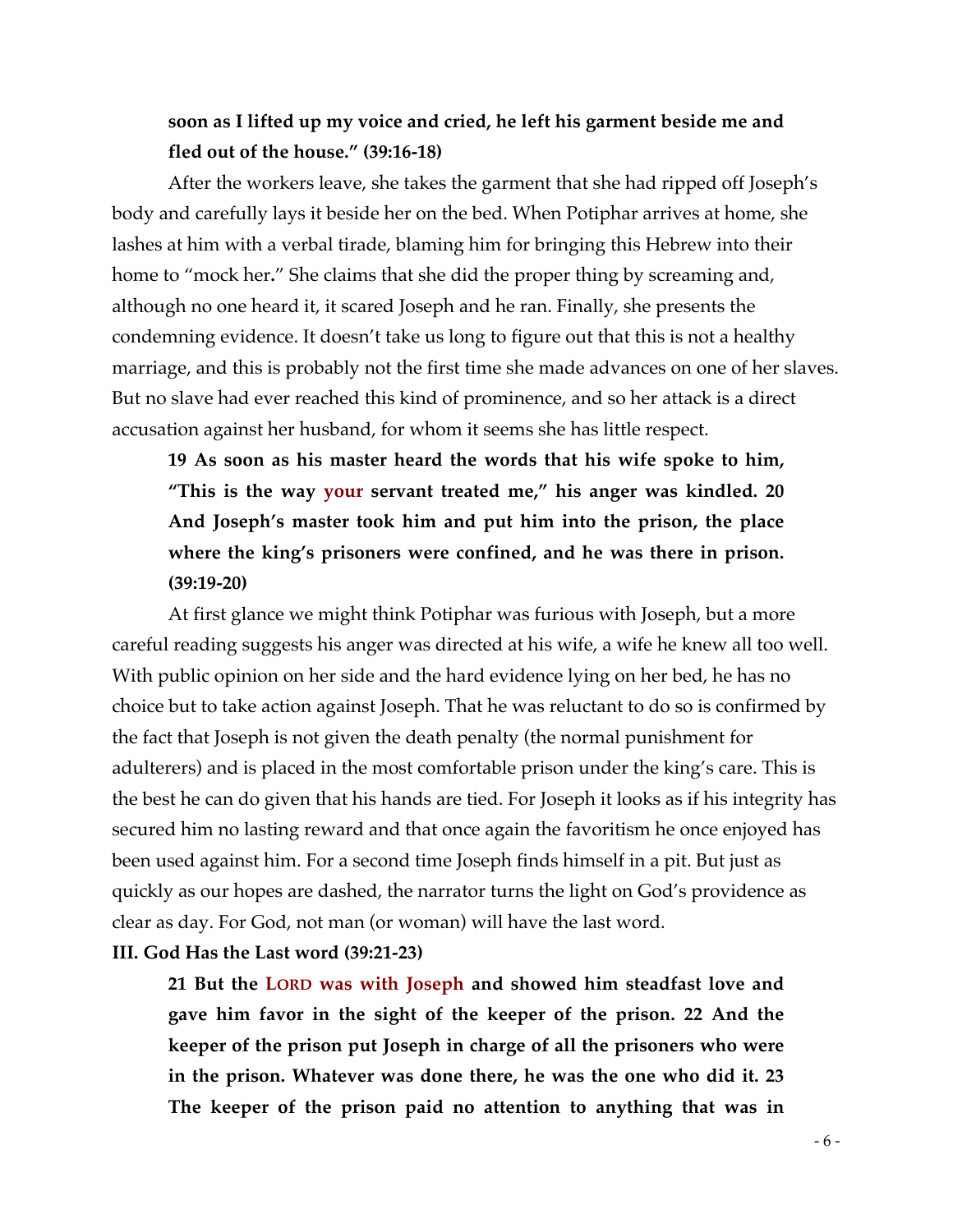# **Joseph's charge, because the LORD was with him. And whatever he did, the LORD made it succeed. (39:21-23)**

The final scene reiterates the theological truth it opened with, that "*the Lord was with Joseph,"* with the added emphasis of the Lord's "steadfast love" (*chesed* = covenantal love and faithfulness). Though Joseph is betrayed a second time, God remains faithful to his oath to be with him, causing him to flourish in a very dark place. It didn't take long for the chief jailor to recognize what a find he had in Joseph and he imitates Potiphar's actions at the beginning of the chapter. Though the breadth of his influence is drastically reduced, Joseph once again rises to the top of the heap and brings a richness and vitality to whomever and whatever he touches. The chief jailor even felt no need to concern himself with anything he had placed under his care. God indeed has the last word, causing Joseph to flourish despite his circumstances.

### **IV. The Lord Is With You!**

# **A. It implies a reciprocal relationship**

In stark contrast to Judah in chapter 38, Joseph demonstrates his commitment to the Lord by overcoming his sexual desire amid fierce and relentless temptation. His passion for purity was fueled by his dreams and the elation he felt as God was beginning to fulfill them. In response to Joseph's unwavering commitment the Lord demonstrated his covenantal love to be **"with Joseph,"** granting him success in every circumstance. The two go hand in hand in a reciprocal relationship, you can't have one without the other. Psalm 1 displays the dynamics of the divine–human relationship. (I've translated the first verse literally to highlight the threefold repetition of "**not**."

# **Blessed is the man**

 **who does not walk not in the counsel of the wicked,**

**and in the way of sinners he does not stand,**

**and in in the seat of scoffers he does not sit;**

**but his delight is in the law of the Lord,**

**and on his law he meditates day and night.**

**He is like a tree planted by streams of water**

**that yields its fruit in its season,**

**and its leaf does not wither.**

**In all that he does, he prospers.** (Ps 1:1-3)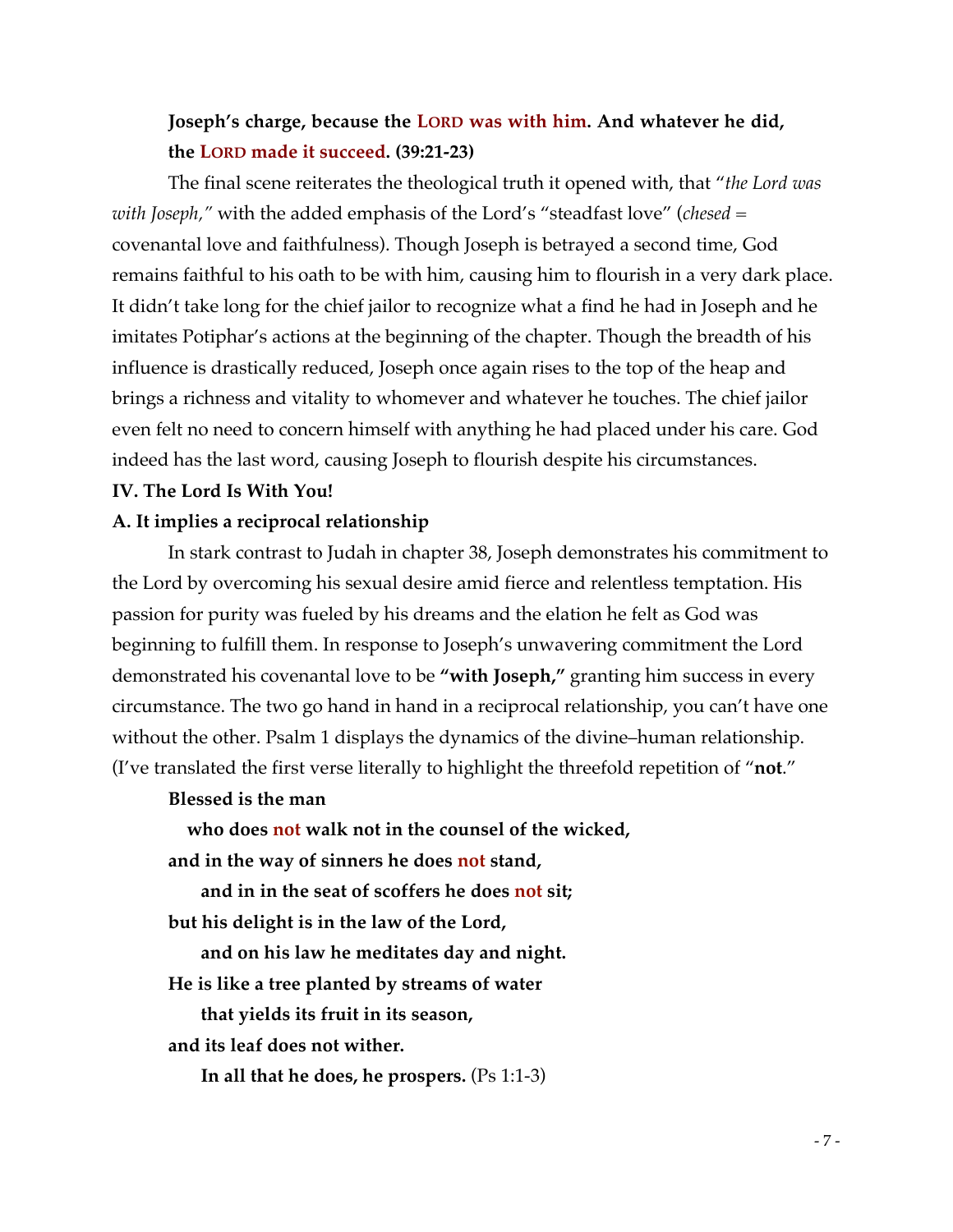The poet's strong aversion to evil is the result of his affections ("*delight"*) that are transformed by consistently feeding on God's word "day and night." Therefore *he prospers* (the same word used to describe Joseph's "success" in v. 23) in all that he does because the **Lord is with him**. The Lord's presence is a reciprocal relationship in which our participation is vital.

# **B. The promise conveyed to all in Christ**

We saw that the original context of the promise "*I will be with you*" was a promise given to Israel's leaders when facing extreme danger and overwhelming odds when called to serve God's purposes. In a national crisis, no more encouraging words could be given than "*Fear not, for I am with you*!" It was then the people of God knew for certain that their leader would be equipped with God's presence to carry out his task against all odds. God was faithful in upholding his promise for Moses, Joshua, Caleb, Samuel, David, Solomon, Hezekiah and all the prophets.

As the capstone of the promise, Isaiah promised that a Son would be born whose name, Immanuel *("God with us")*, would embody this promise for his people (Isa 7:14; 8:8). At the birth of Jesus, the angel announced to Joseph that Jesus was Immanuel (Matt 1:21-23). After his resurrection Jesus conveyed the promise to his disciples when he said,

**"All authority in heaven and on earth has been given to me. Go therefore and make disciples of all nations, baptizing them in the name of the Father and of the Son and of the Holy Spirit teaching them to observe all that I have commanded you. And behold, I am with you always, to the end of the age."** (Matt 28:18-20)

The task for which God will be "with us" is to make disciples; everything else is secondary. If you are a follower of Christ, you have been equipped with spiritual gifts to contribute to the process of introducing people to Jesus and nurturing their growth to maturity. We can be certain that if we follow him and give ourselves to this task we will be just as successful in our age just as Joseph was in Potiphar's house. Everything in our lives must be subservient to this one grand agenda. From parenting to planting churches, from software to hardware, from the post office to hospital, it is all about training the next generation to be followers of Christ.

Finally then, what can we expect as we devote ourselves to God's purpose?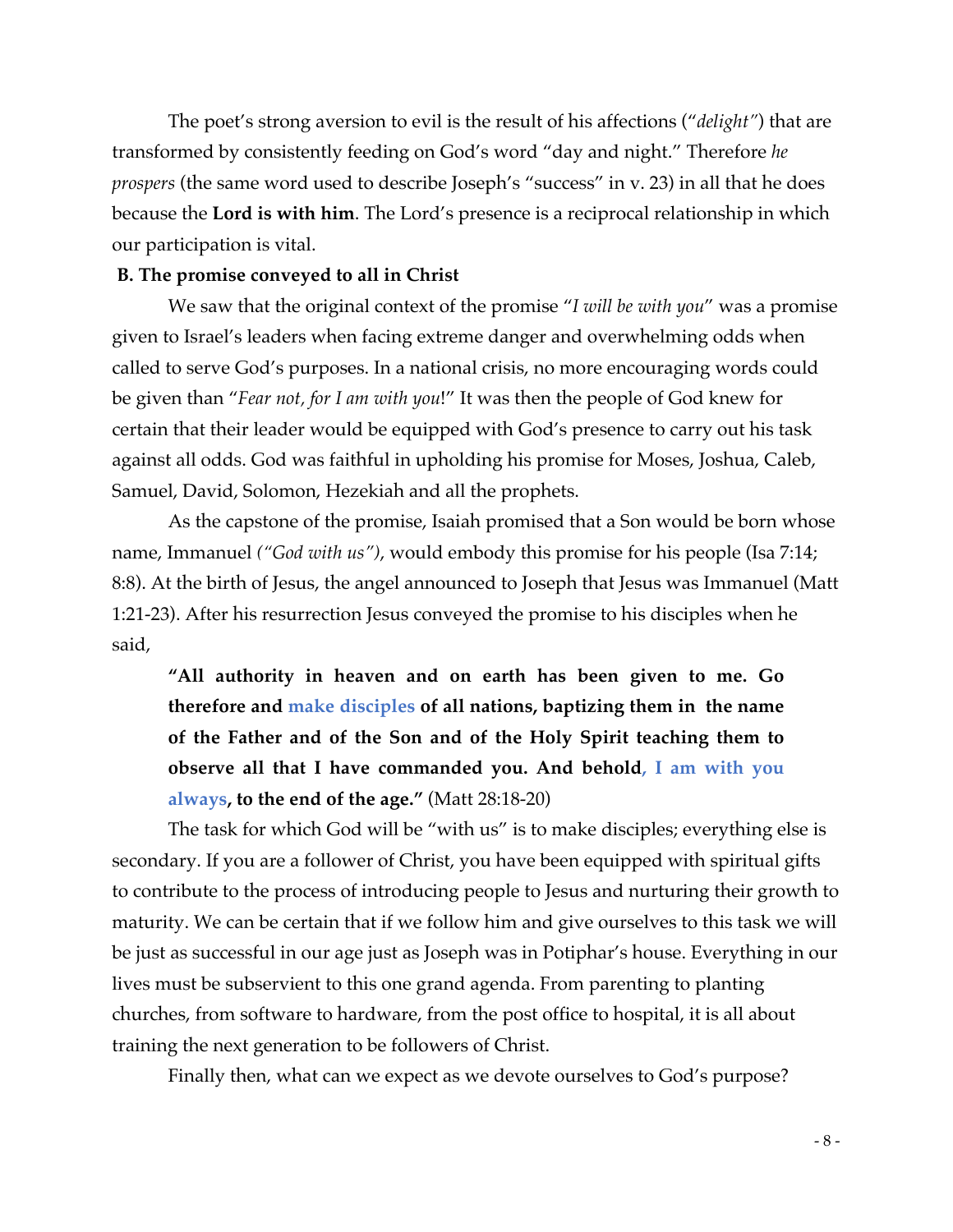#### **C. Our expectations refined**

In chapter 38 Judah does everything morally wrong, repents and lives in freedom. In chapter 39 Joseph does everything right and is subject to betrayal and ends up in prison. So the fact that the Lord is with Joseph doesn't spare him from danger and peril, but it causes him to thrive in those settings. As Waltke observes,

The pattern of exaltation, humiliation, and exaltation experienced by Joseph will be worked out in the Israelites' life in Egypt… Above all, the movement from exaltation to humiliation to exaltation foreshadows the career of the Son of God. Believers have an exemplar by which to interpret their experiences. They are assured that ultimately God controls history. <sup>7</sup>

We must understand that our task of disciple making is fraught with danger and at times may appear impossible against the prevailing imperial or secular powers. Like Joseph, we may find ourselves betrayed or placed in confinement by a pandemic where we feel limited or forgotten. But no matter what the environment or circumstance, our Lord will be with make us fruitful in the divine task. If the book of Acts is any indicator, the more the church suffered the more effective was its witness and the more plentiful its disciples. And when her most effective leader was confined to prison under false accusation, he flourished because the Lord was with him, transforming his prison cell into a scriptorium for much of the New Testament.

To bring our theme closer to home, I asked a dear friend in our congregation to share how the Lord has been with her during the pandemic amid difficult health issues.

**\*\*\*\*\***

# **Testimony**

For many years, health issues have made attending Sunday services and church events a challenge for me, so it was disheartening when the pandemic hit and my doctor urged me to remain at home for the duration, except for walks. While I envisioned months of bleak seclusion, **God was with me** and transformed this year of isolation in ways that I never could have imagined.

 For the past thirteen months, it has been a joy to participate in a weekly online Bible study with Compass, a wonderfully quirky group of creative young techies, whose off-the-wall humor matches my own. Although we are a generation apart, our time of fellowship is the high point of my week and is always filled with laughter.